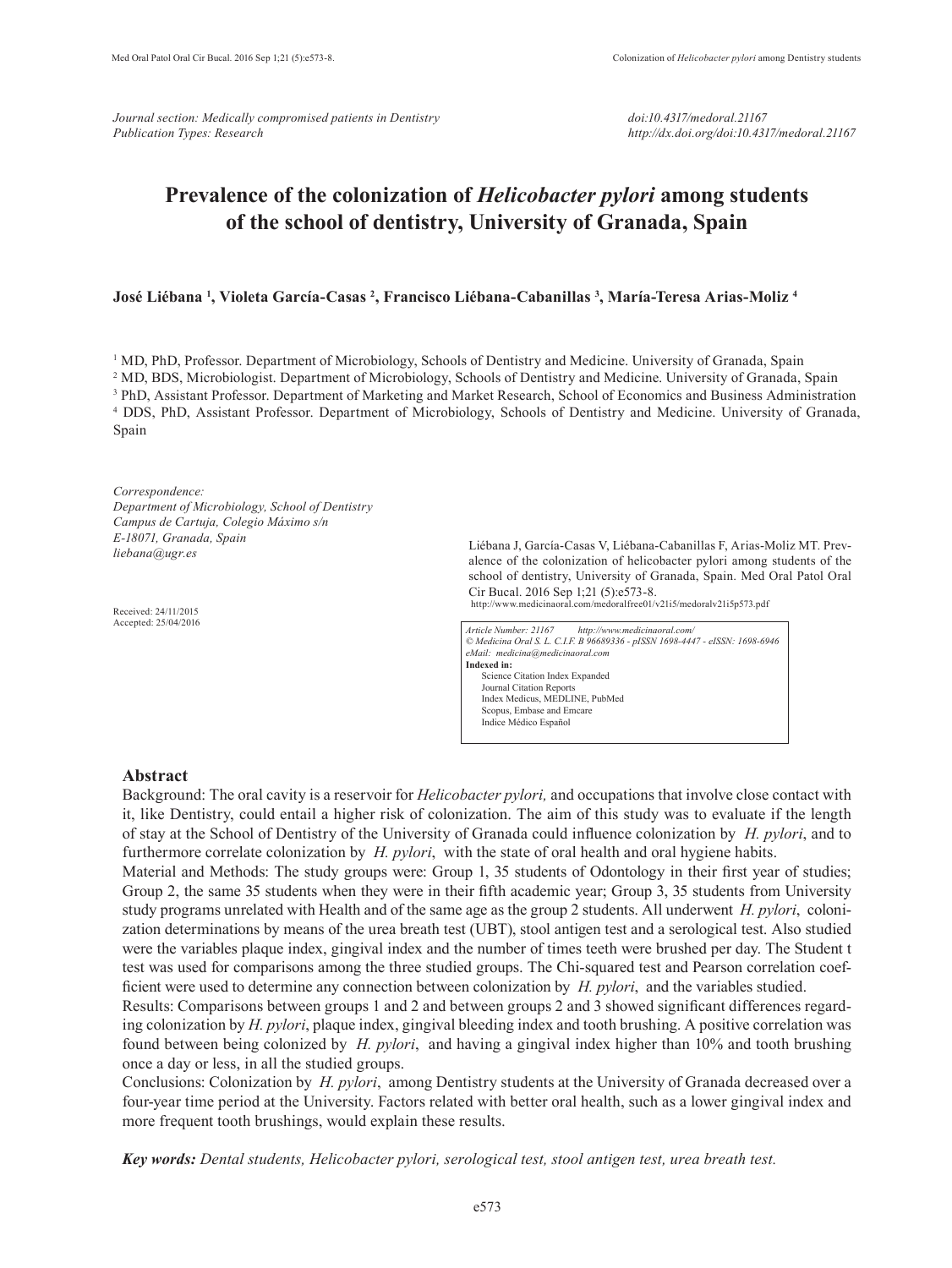# **Introduction**

*Helicobacter pylori* has been widely investigated since it was first isolated by Warren and Marshall in 1982. Related research efforts are fully justified given estimations that these bacteria colonize over half the world population, making this the most common chronic infection worldwide (1). This bacterial species is involved in many gastric and extra-gastric pathological disorders (1,2), and since 1994 it is moreover classified as a human carcinogen by the Working Group of the International Agency for Research on Cancer (2). In fact, gastric carcinoma, whose strongest known risk factor is *H. pylori*, is one of the most common malignancies globally and constitutes the second leading cause of cancer mortality worldwide (2).

There are several aspects of the bacteria that remain unclear, one being the way it is transmitted. While person-to-person appears to be the main means of transmission, the specific route -whether oral-oral, gastro-oral, or fecal-oral- has been widely debated (3).

The high prevalence of *H. pylori* reported in saliva, dental plaque and gingival sulcus has led researchers to consider the possibility that the oral cavity is the principal extragastric niche for *H. pylori* (3). A recent study shows that its presence in the oral cavity is significantly more prevalent among gastric *H. pylori*positive patients than in gastric *H. pylori*-negative patients (4). Oral *H. pylori* also appears to be more difficult to eradicate than gastric *H. pylori*, possibly causing re-infection after a successful treatment (5). In addition, oral health is known to be related to the rates of infection healing and reduction of re-infection by this pathogen (6).

Since the oral cavity is a reservoir for *H. pylori*, occupations that involve close contact with it, including Dentistry, could be viewed as a risk factor for colonization. While performing dental procedures, aerosol sprays that can reach a distance of more than 1.5 m are created. Such aerosol spray may provide a transmission route for *H. pylori*, in the event it was carried by the patient, becoming a possible via of infection (7). However, the body of literature to date gives different prevalence results and contradictory conclusions (7-13). While Honda *et al.* (8) and Matsuda *et al.* (10) showed that dental professionals had a higher risk of infection than the general population, and Loster *et al.* (7) reported that the presence of *H. pylori* in the oral cavity of dentists appears to be related to the years of practice, other researchers such as Lin *et al.* (13) found no relationship between *H. pylori* and clinical dentistry. Just as dental professionals, dental students could constitute a population at risk because they perform clinical procedures involving contact with oral fluids. Thus, the longer their stay at the School of Dentistry, the greater the risk of colonization. However,

few studies focus on this population (11-13), none of them are specific or recent and, what is more, all are cross-sectional studies relying on serological tests alone -without including more accurate techniques such as the urea breath test (UBT) and stool antigen test. The aim of this study was therefore to evaluate if a four-year stay at the School of Dentistry of the University of Granada influenced colonization by *H. pylori* as established using the UBT, stool antigen test and serological test, and to correlate *H. pylori* colonization with the state of oral health and oral hygiene habits.

# **Material and Methods**

- Study population

The study population comprised students of the University of Granada divided into three groups (Table 1): Group 1, 1st-year students of the School of Dentistry

**Table 1.** Sociodemographic data.

|                 | <b>Sex</b> |        |       |
|-----------------|------------|--------|-------|
|                 | Male       | Female | Age   |
| Group $1(n=35)$ |            | 28     | 18/19 |
| Group $2(n=35)$ |            | 28     | 22/23 |
| Group $3(n=35)$ |            | 19     | 22/23 |

that had not yet started their clinical practice; Group 2, the same students of the former group 1 who were recruited after 4 years of degree studies -including 3 years of clinical practice; and Group 3, a control group of students from different Schools outside the health sector who had no contact with dental patients. Groups 1 and 2 were included to evaluate colonization by *H. pylori* throughout their University training, and group 3 served to compare its colonization with that of group 2. The exclusion criteria included having taken antisecretory agents, antibiotics, bismuth salts or corticosteroids within the previous two weeks. Students with extra-academic clinical activities or those who had been treated to eradicate *H. pylori* before or during the course of this study were also excluded.

The study was approved by the Ethics Committee of the School of Dentistry, and informed consent was obtained from all participating students before the study.

- Oral examination

An oral examination was performed on all the participants. The materials used were: a clinical exploration kit, plaque disclosing tablets, and other related disposable materials. The aim was to determine the plaque index (14) and gingival bleeding index (15). A 12 mg erythrosin pill (Plac-control®, Dentaid, Barcelona, Spain) was given to the students, who kept it in their mouths for 3 minutes, in order to calculate the plaque index. The cutoff point was established at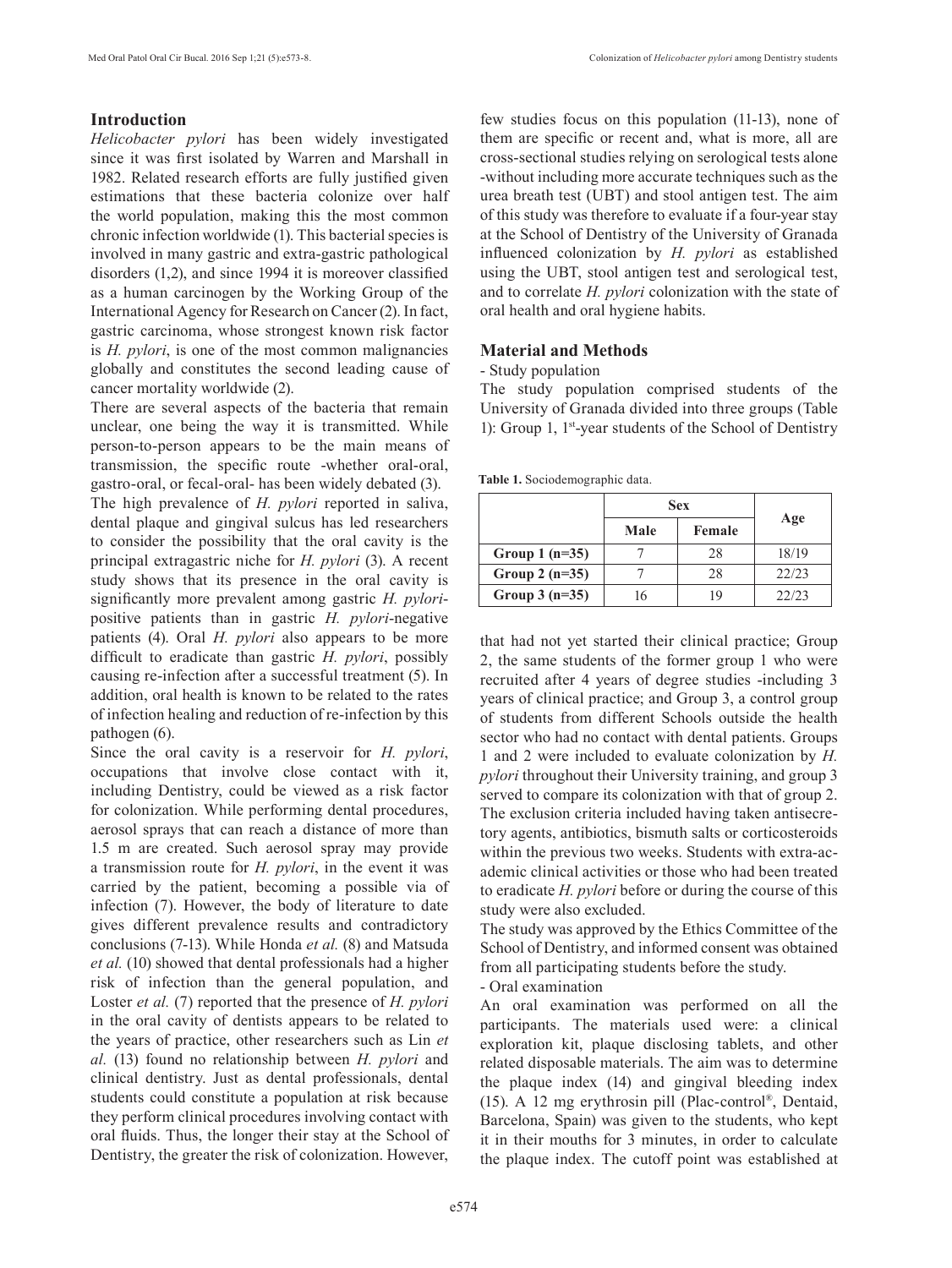25%, meaning plaque values above 25% were classified as "poor brushing technique" and below it, as "good technique" (16). The gingival bleeding index was based on bleeding upon probing, the cutoff being set at 10%; values above it were considered "moderate to severe bleeding", and below it, "lack of bleeding to mild bleeding" (16).

All examinations were performed by two dentists. The agreement of the results was evaluated by means of the Kappa index, giving results higher than 0.8, which indicated that it was "almost perfect".

The subjects were also asked about how many times a day they brushed their teeth. This self-reported information was coded as brushing  $\leq 1$  per day or  $\geq 2$ per day.

- Determination of colonization by *H. pylori*

Colonization by *H. pylori* was determined using three different tests:

1. The Urea Breath Test (ref. 918 615, Otsuka Pharmaceuticals S.A., Barcelona, Spain) was used following the protocol recommended by the manufacturer. The students came for the breath test in the morning, after fasting for at least 8 hours. They were asked to rest for ten minutes before performing the test and to remain seated during it. The procedure consisted of taking two samples of expired air that were collected into bags, one before and one 20 minutes after ingesting a tablet of labeled urea with a solution of 4.2 g citric acid dissolved in water. After ingestion, the students rinsed their mouths with water to remove any residual labeled urea that could lead to false positives.

The final processing of the samples was performed using mass-spectrometry (Otsuka Pharmaceuticals S.A.). The result was expressed in delta units, representing the ratio  ${}^{13}CO_2$  /  ${}^{12}CO_2$  per thousand in relation to reference values. The levels of  ${}^{13}CO_2$  and  ${}^{12}CO_2$  were measured within the exhaled air prior to and after the ingestion of the labeled urea, the final result being the difference between the two measurements. Above 5 delta units is considered a positive value.

2. Stool Antigen Test: The immunochromatographic Letitest *H. pylori* Card (ref. PG820127F, Leti, Madrid, Spain,) was performed for the qualitative detection of *H. pylori* in stool, and was used following the manufacturer's instructions; upon receipt of the sample, it was processed accordingly.

3. Serological Test: 5 mL of vein blood was obtained from every subject. The blood was centrifuged for 10 min at 2000 g and serum was saved for further investigation. Sera were tested by means of the Helicogen latex agglutination technique, which determines total antibodies against *H. pylori* (ref 3800-2603, Biokit S.A., Barcelona, Spain).

Based on the results obtained, the student was considered to be colonized by *H. pylori* if at least two of the three test results gave positive (8).

- Statistical analysis

All analyses were conducted with SPSS 21.0 version (IBM, Armonk, New York, USA). The Student t test was used for comparisons among the three studied groups, whereas the Chi-squared test and the Pearson correlation coefficient were used to identify associations between colonization by *H. pylori* and the variables of study (sex and variables related with the state of oral health and tooth brushing habits) in each one of the groups. The value of  $p < 0.05$  was considered statistically significant.

# **Results**

Table 2 shows the distribution of the students according to the studied variables (*H. pylori* colonization, plaque index, gingival bleeding index, sex and tooth brushing)

|                  | Hp colonization             |                          | Plaque index     |                  | <b>Gingival index</b> |                   | <b>Sex</b>              |                | <b>Teeth brushing</b> |                   |  |
|------------------|-----------------------------|--------------------------|------------------|------------------|-----------------------|-------------------|-------------------------|----------------|-----------------------|-------------------|--|
|                  | $+$                         | $\overline{\phantom{0}}$ | $< 25\%$         | $>25\%$          | $< 10\%$              | $>10\%$           | M                       | F              | $\leq1$ /dav          | $\geq$ 2/day      |  |
| Group 1          | 14<br>$(40\%)$              | 21<br>$(60\%)$           | 30<br>$(85.7\%)$ | 5<br>$(14.3\%)$  | 22<br>$(62.86\%)$     | 13<br>$(37.14\%)$ | $\overline{ }$<br>(20%) | 28<br>$(80\%)$ | 9<br>$(25.7\%)$       | 26<br>$(74.3\%)$  |  |
| Group 2          | $\mathbf{8}$<br>$(22.86\%)$ | 27<br>$(77.14\%)$        | 17<br>$(48.6\%)$ | 18<br>$(51.4\%)$ | 29<br>$(82.9\%)$      | 6<br>$(17.1\%)$   | $\overline{7}$<br>(20%) | 28<br>$(80\%)$ | 3<br>$(8.57\%)$       | 32<br>$(91.43\%)$ |  |
| Group 3          | 16<br>$(45.71\%)$           | 19<br>$(54.29\%)$        | 31<br>$(88.6\%)$ | 4<br>$(11.4\%)$  | 20<br>$(57.14\%)$     | 15<br>$(42.86\%)$ | 16<br>$(45.71\%)$       | 19<br>(54.29%) | 11<br>$(31.43\%)$     | 24<br>(68.57%)    |  |
| Group 1-Group 2* | $p = 0.03$                  |                          | $p = 0.00$       |                  | $p = 0.03$            |                   | $NA**$                  |                | $p = 0.03$            |                   |  |
| Group 2-Group 3* | $p = 0.03$                  |                          |                  | $p = 0.00$       |                       | $p = 0.02$        |                         | p < 0.05       |                       | p < 0.05          |  |

**Table 2.** Distribution of the students according to the studied variables. Comparisons between groups 1 and 2, and groups 2 and 3.

M: male, F: female.

\*Comparisons were done by Student t test.

\*\*NA: non applicable.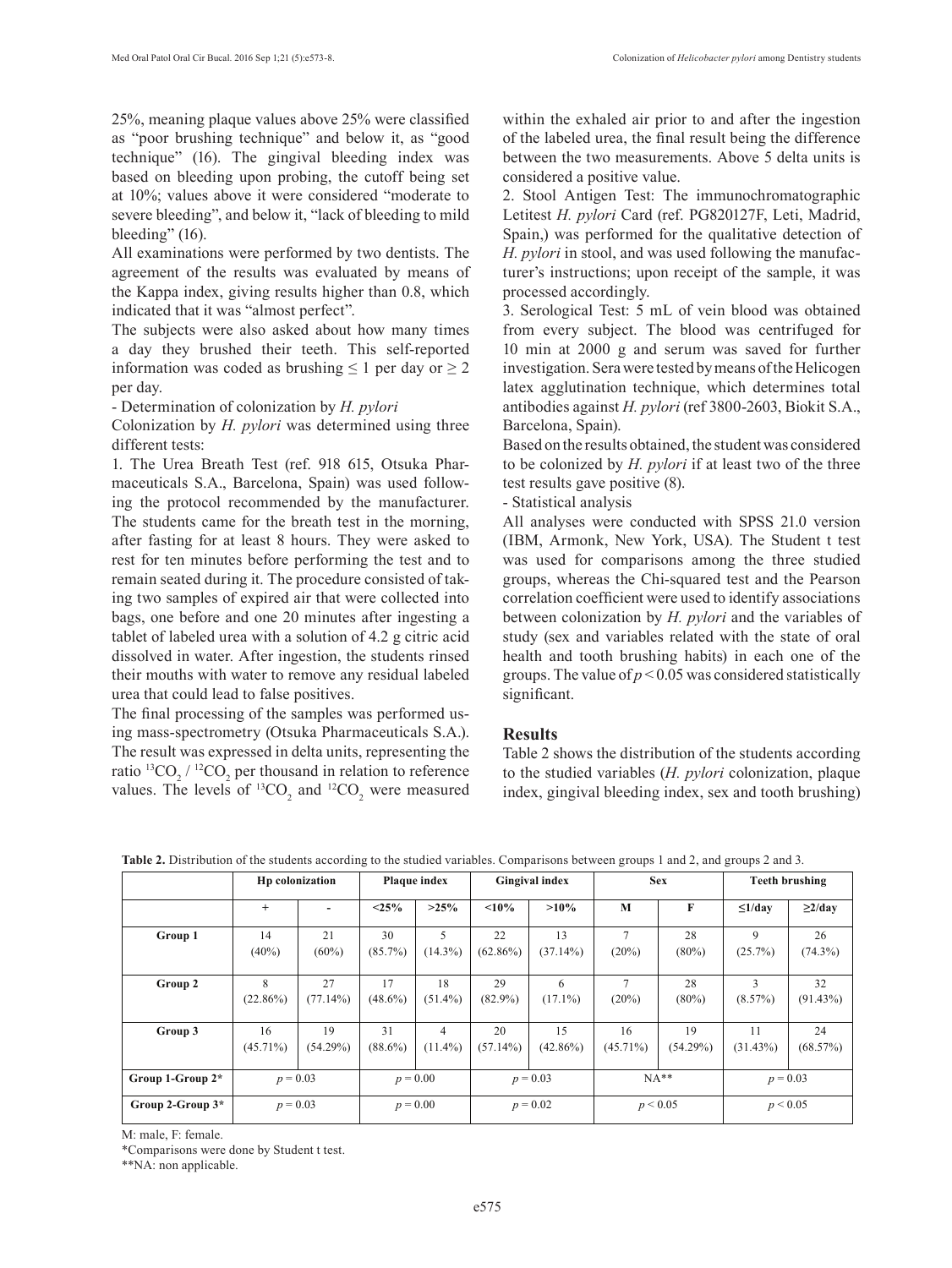as well as the comparisons between groups 1 and 2, and groups 2 and 3. Comparison of students in their first and in their last year of degree studies in Dentistry (groups 1 and 2) showed significant differences for colonization by *H. pylori*, plaque index, gingival bleeding index and tooth brushing. Similar differences were found when comparing groups 2 and 3, that is,  $5<sup>th</sup>$ -year students of Dentistry with the control group, the variable sex also being statistically significant.

In table 3 the correlation between *H. pylori* colonization and the variables in each group is shown. A positive

Despite previous studies of professional dentists given their potentially higher risk of exposure to *H. pylori* (7-10), few studies have focused on Dentistry students (11-13). We chose to observe differences between students in their first and fifth (last) year of studies, furthermore examining the very same students over time, thus reducing confounding factors. A control group was additionally studied for comparison with the  $5<sup>th</sup>$ -year Dentistry students under the premise that 1<sup>st</sup>-year students would present no different traits than the general population.

|                             |         | <b>Plaque index</b><br>(>25%) |        | <b>Gingival index</b><br>$(>10\%)$ |      | <b>Sex</b><br>(Male) |        | <b>Tooth brushing</b><br>$(\leq 1/a \text{ day})$ |      |
|-----------------------------|---------|-------------------------------|--------|------------------------------------|------|----------------------|--------|---------------------------------------------------|------|
|                             |         | $\chi^2$                      | R      | $\chi^2$                           | R    | $\chi^2$             | R      | $\chi^2$                                          | R    |
| Hp colonization<br>$^{(+)}$ | Group 1 | 0.00<br>$p = 0.69$            | $NA^*$ | 9.32<br>$p = 0.00$                 | 0.52 | 0.03<br>$p = 0.59$   | $NA^*$ | 12.07<br>$p = 0.00$                               | 0.59 |
|                             | Group 2 | 0.51<br>$p = 0.38$            | $NA^*$ | 7.88<br>$p = 0.01$                 | 0.47 | 5.83<br>$p = 0.03$   | 0.41   | 11.07<br>$p = 0.01$                               | 0.56 |
|                             | Group 3 | 0.03<br>$p = 0.63$            | $NA^*$ | 4.64<br>$p = 0.03$                 | 0.36 | 0.22<br>$p = 0.44$   | $NA^*$ | 8.43<br>$p = 0.00$                                | 0.49 |

**Table 3***.* Correlation between Hp colonization and the studied variables in each one of the groups.

χ 2:

R: Pearson correlation

\*NA: non applicable because  $p \ge 0.05$ .

correlation between the presence of *H. pylori* and gingival bleeding index and tooth brushing was found in all groups. Accordingly, *H. pylori* colonization was related to gingival bleeding indexes >10% and brushing teeth  $\leq$ 1 a day. A positive correlation with sex was also found in group 2, in the sense that  $5<sup>th</sup>$ -year Dentistry students colonized by *H. pylori* were usually men. No correlation was found with the plaque index in any of the groups.

The strength of the correlation is expressed by the Pearson absolute value. In most cases correlations were moderate (0.40-0.69), except for the gingival bleeding index in group 3, whose correlation with colonization by *H. pylori* was low (0.2-0.39).

### **Discussion**

The frequent presence of *H. pylori* in the oral cavity led us to postulate that it might be considered a permanent reserve for this bacterial species. In such an event, working as a Dentist would be a risk factor for *H. pylori* colonization due to the emission of aerosol sprays during dental procedures (7). Nonetheless, the results of this study involving Dentistry students point in the other direction: we found a decreased presence of *H. pylori* colonization when comparing 5<sup>th</sup>-year students to students in their 1<sup>st</sup> year of studies. Meanwhile, a correlation was found between colonization by *H. pylori* and poor dental hygiene, represented by higher gingival indexes and a lesser number of tooth brushings per day.

In order to determine colonization by *H. pylori*, three different diagnostic tests were applied. Previous studies recommend the use of at least two different tests to enhance sensitivity (17). Although endoscopy followed by biopsy is classically held as the gold standard for the diagnosis of infection-colonization by *H. pylori* (18), noninvasive techniques can be seen as a good alternative in the clinical practice, as they are cheaper and easier to perform, as well as accurate. At any rate, the use of a technique more invasive than serology would have exceeded the ethical limits of this research study.

Serology has an important limitation in that the presence of antibodies is not necessarily related with current infection-colonization, but it has the advantage of not being conditioned by local changes in the stomach that might lead to a decrease in the bacterial load and, therefore, a false negative (19). In the context of the present study, the serological assay was an agglutination in latex that detected total antibodies. Of all the methods available, the one of choice for detecting IgG antibodies is ELISA (19), but several studies report values for sensitivity and specificity that are comparable when detecting total antibodies (20,21).

For the detection of the antigen in feces we used a rapid immunochromatographic test. These assays are widely used, providing rates of sensitivity and specificity that are similar to those of other diagnostic techniques (22). The UBT was also performed, this being an optimal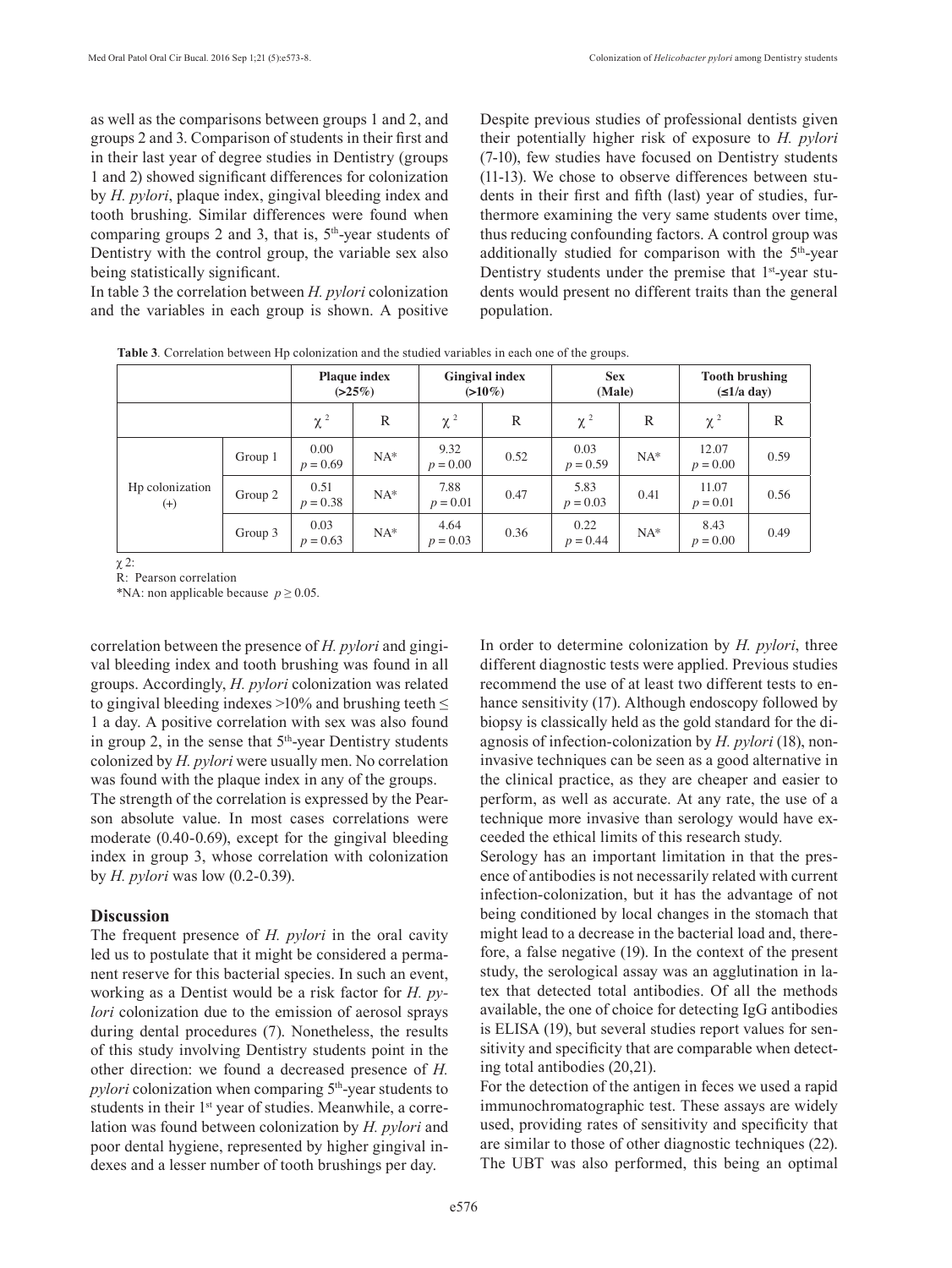non-invasive means of detecting *H. pylori*, given its great diagnostic accuracy and the ease of its application (19).

The findings reported here show a decrease in *H. pylori* colonization over time among the Dentistry students studied. Indeed, *H. pylori* colonization is lower in the 5th-year students than among the general, nonclinical population represented by the control group. These results are in line with those of previous studies showing that studying dentistry was not a risk factor for infection/colonization by *H. pylori*. In fact, Lin *et al.* (13) and Malaty *et al.* (11) report lower seroprevalence data against *H. pylori* in the dental workers than in general population, while Banatvala *et al.* (12) found that seroprevalence was lower in clinical dental students than in pre-clinical dental students. It should be noted that in none of the cases the results were significant; however, these studies were based only on serology tests, they did not focus exclusively on dental students, and did not monitor participants throughout their studies.

The reason behind this decrease in oral colonization by *H. pylori* may lie in the improved dental hygiene of the students over time. The  $5<sup>th</sup>$ -year Dentistry students showed better values for the gingival index and a greater number of tooth brushings per day. Numerous authors have arrived at associations between *H. pylori* colonization and oral health: Jia *et al.* (23) determined that dental plaque removal could help prevent infection or reinfection by *H. pylori*, comparing its prevalence, as determined by UBT, in subjects with and without plaque control; Sheu *et al.* (24) related the presence of dental disease with the recurrence of *H. pylori* infection. The findings by Andersen *et al.* (25) justify that dental plaque may serve as a reservoir for *H. pylori* given the ability of this bacteria to coaggregate with Fusobacterium nucleatum and Fusobacterium periodonticum, which are early and late colonizers, respectively, of gingival sulcus. In turn, Silva *et al.* (26) related colonization by *H. pylori* to the presence of plaque and gingival bleeding and Nouraie *et al.* to poor tooth brushing (27). In our study, better results for the gingival index and tooth brushing were found for the  $5<sup>th</sup>$ -year students with respect to the 1st-year students. Likewise, they gave far better results than the control group. These findings could be attributed to the more acute conscientiousness of Dental students over the course of their study program (28).

Even though we might have also anticipated lower levels of plaque among the 5th-year dental students, our results were paradoxically distributed. The participants presenting the best gingival indexes and tooth brushing habits (group 2) obtained the worst results for plaque indexes, and vice versa, the participants with the best plaque indexes (group 3) were the ones that brushed their teeth less and had worse gingival indexes. In group

1 the distribution was similar to that of the control group. This might be explained by the fact that the O´Leary index measures only the amount of plaque, whereas the gingival index measures the severity of the inflammatory response of the soft tissue around the teeth in the presence of plaque -that is, the long-term effects of plaque-thus providing more accurate information about the real state of oral health (29).

Because our study methodology did not involve bitonal plaque revealers, which could have allowed us to distinguish old plaque from recent plaque, we cannot ensure that the results obtained in the different groups actually reflect oral hygiene habits, rather than the result of brushing just before the oral examination. Indeed, it is logical that 5<sup>th</sup>-year Dentistry students would be well aware of their dental hygiene and hardly intimidated by the prospect of undergoing an oral exploration, whereas the control group could have experienced more anxiety and might have modified their behavior somewhat. This possibility introduces a factor of uncertainty of substantial importance when assessing the plaque index results.

Among the limitations of this study we acknowledge the different gender distribution of groups 1 and 2 with respect to group 3 as a remarkable one. However, it reflects a characteristic gender distribution in health and non-health degrees in our area. Gender could indeed be a confounding factor here if an unequal distribution of dental health habits and oral health, according to gender, could be demonstrated in our environment. Yet it would not affect the correlation between the presence of *H. pylori* and oral health established in the current study. Our results show that the colonization by *H. pylori* among Dentistry students at the University of Granada was seen to decrease over the four-year period of study. Factors related with better oral health, such as a lower gingival index and more frequent tooth brushings, could explain them. It is important to highlight that the current study is the first to specifically evaluate the colonization of *H. pylori* in dental students throughout their university education using accurate diagnostic methods; our conclusion is that studying Dentistry per se cannot be considered a risk factor for the acquisition of *H. pylori*, but improving dental hygiene habits could be considered a protective factor for dental students. Still, further studies with a larger sample size and greater homogeneity of the study populations are needed to confirm these findings.

#### **References**

- 1. Li BZ, Threapleton DE, Wang JY, Xu JM, Yuan JQ, Zhang C, et al. Comparative effectiveness and tolerance of treatments for Helicobacter pylori: systematic review and network meta-analysis. BMJ. 2015;351:h4052.
- 2. Zhang RG, Duan GC, Fan QT, Chen SY. Role of Helicobacter pylori infection in pathogenesis of gastric carcinoma. World J Gastrointest Pathophysiol. 2016;7:97-107.